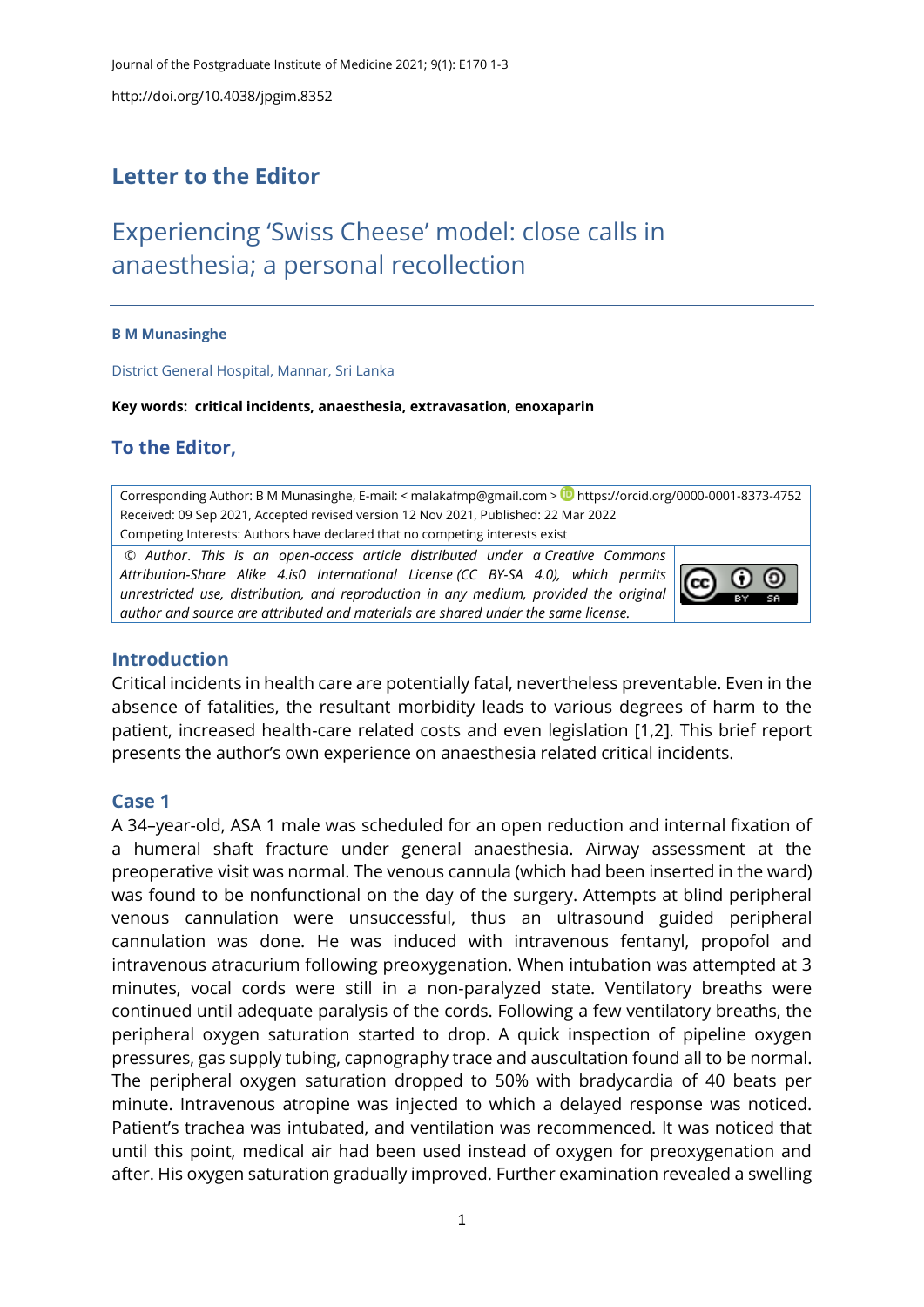http://doi.org/10.4038/jpgim.8352

around the new cannula which was replaced with an external jugular venous cannula. The administered muscle relaxant and atropine was probably extravasated. The knob for the oxygen flowmeter was located at the extreme right of the flowmeter panel and the knob for medical air on the left compared to rest of the anaesthetic machines. The end tidal oxygen concentration measurement and display was not available in the anaesthetic workstation, thus ineffective preoxygenation was not detected. After stabilization of the patient, the surgery was completed. Patient was extubated and sent to ward. Oedema at the cannula site had subsided on discharge.

#### **Case 2**

A 78-year-old female with a history of ischaemic heart disease who had undergone hysterectomy for an endometrial carcinoma was scheduled for a refashioning of colostomy. The colostomy had been created following a bowel injury and peritonitis subsequent to the hysterectomy. During the preoperative assessment the patient refused general anaesthesia thus subarachnoid anaesthesia (SA) was chosen as the mode of anaesthesia. SA was provided on the next day. Half-way through the surgery, the consultant anaesthetist noticed that the patient was on subcutaneous enoxaparin, which had been administered 4 hours prior to the recent SA. Immediate cardiology and haematology opinions suggested reversal of enoxaparin with intravenous protamine sulfate (1mg/kg). Her haemodynamics were stable and she was transferred to the intensive care unit at the end of the surgery. SA completely wore off without residual effects. She was transferred to the ward and discharged home 2 days later. A review revealed that the patient had been transferred from another center where she was on a morning dose of enoxaparin. It had been continued unchanged even though administering morning doses of prophylactic enoxaparin is not the routine practice in our institution. We have formulated a separate document (record sheet) to record the preoperative assessment. As the bed head ticket, including the drug chart of the patient, was not available during the preoperative assessment, the anaesthetist who did the preoperative assessment had not detected the 'morning dose enoxaparin' and subsequently not documented it in the record sheet. The surgical team had also failed to detect and omit the morning enoxaparin dose. The patient had been received by a different anaesthetist on the day of the surgery, who had gone through the preoperative record sheet only prior to anaesthesia, ultimately ending up administering SA.

### **Lessons learnt**

Following both incidents, in-depth analysis, possible management protocols and possible bad outcomes were discussed with the anaesthetic team. Full check of anaesthetic work stations before each theatre list (as suggested by the Association of Anaesthetists of Great Britain and Ireland "Checklist of anaesthetic equipment 2012" [[3\]](#page-2-2) preoperative confirmation of function of existing venous cannula and documentation of probability of difficult cannulation (similar to difficult airway or difficult SA), review of ward drug charts and clinic records at the preoperative visit and proper handing over of patients were identified as priorities in preventing further mishaps.